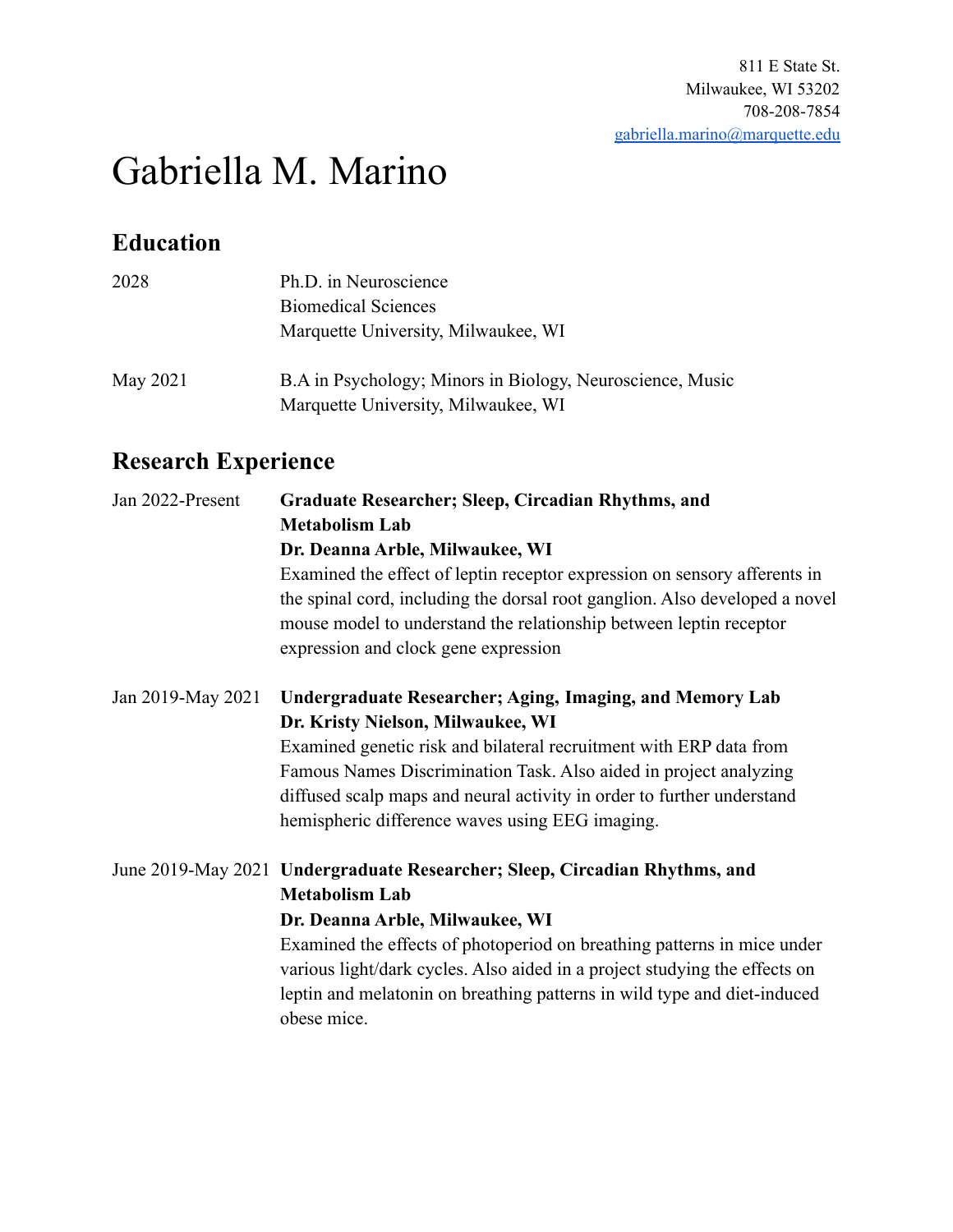# **Teaching Experience**

| <b>August 2020 -</b> | <b>Teaching Assistant; Marquette University, Milwaukee, WI</b>           |
|----------------------|--------------------------------------------------------------------------|
| Present              | Assisted in leading lecture and discussion sessions General Chemistry,   |
|                      | Systems Neuroscience, and Microbiology. Also aided in grading            |
|                      | assignments, taking attendance, and facilitating exam review sessions.   |
| November 2021        | <b>Guest Lecturer; Marquette University, Milwaukee, WI</b>               |
|                      | Led three lectures in Systems Neuroscience regarding sleep and circadian |
|                      | rhythms.                                                                 |
| December 2021        | <b>Guest Lecturer; New Berlin West High School, New Berlin, WI</b>       |
|                      | Led an educational event regarding neuroscientific topics including      |
|                      | sensation, perception, and gross neuroanatomy.                           |

# **Bibliography**

*Peer Reviewed Publications*

Jones, A.A., Nelson, L.R., **Marino, G.M.**, Chappelle, N.A., Joye, D.A.M., Arble, D.M. (2021). Photoperiod manipulation reveals a light-driven component to daily patterns of ventilation in C57Bl/6J mice. *J Biol Rhythms*.

#### *Abstracts*

Jones, A.A., Nelson, L.R., **Marino, G.M.**, Chappelle, N.A., Arble, D.M. (2020). Photoperiod manipulation reveals a light-driven component to the daily oscillation in ventilatory drive. Poster Presentation. Society for Research on Biological Rhythms biennial meeting. Virtual Conference.

**Marino, G.M.,** Gregg, T.A., Paitel, E.R., Nielson, K.A. (2021). APOE ε4 and ERP Intraindividual Variability: Emerging Diagnostic Targets for Alzheimer's Disease. Poster Presentation. Marquette University, Milwaukee, WI.

# **Research Techniques**

Rodent animal care and handling. Colony maintenance. Glucose tolerance tests. Intraperitoneal injections. Intermittent hypoxia and hypercapnic ventilatory response testing. Plethysmography. Mouse brain dissection. Cryostat brain slicing. Electroencephalography (EEG). Event-related potential (ERP) analysis. Diffused scalp map analysis. Digital microscopy. Cell culturing. Gel electrophoresis.

# **Computer Techniques**

IBM SPSS Statistics®. Microsoft Excel®. GraphPad Prism®. BioRender®.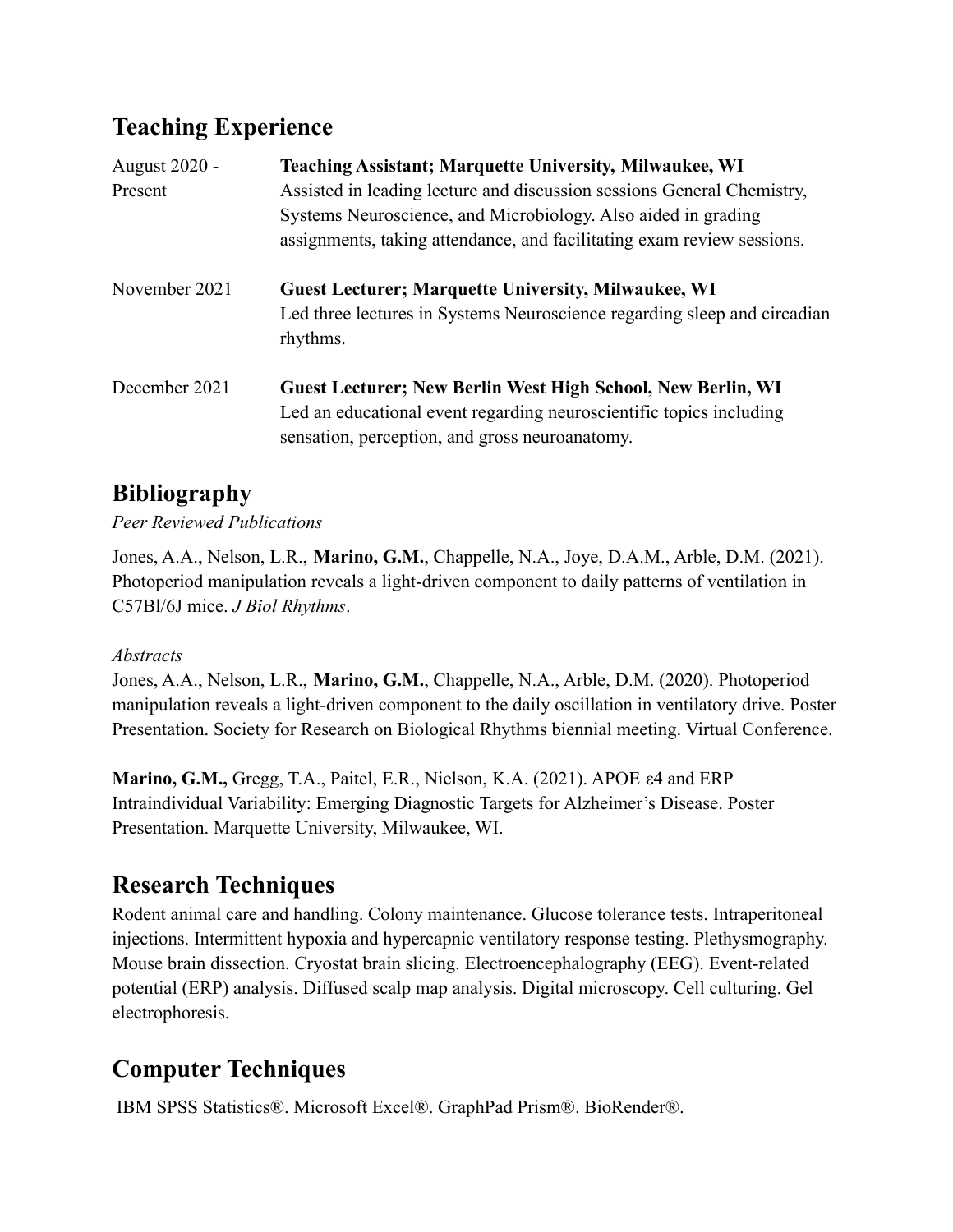#### **Research Interests**

- 1. Biological mechanisms underlying sleep, breathing, and dietary rhythms
- 2. Effects of sex differences on biological rhythms
- 3. Translational research concerning sleep apnea, obesity, and diabetes

#### **Honors and Awards**

| 2017-Present | George M. Pullman Educational Foundation Scholar                   |
|--------------|--------------------------------------------------------------------|
| 2017-2021    | Marquette University Core Honors Program                           |
| 2017-2021    | Dean's List for the Klingler College of Arts and Sciences          |
| 2018-Present | Psi Chi Psychology Honors Society                                  |
| 2018-2021    | Disciplinary Honors in Psychology Program                          |
| 2019-Present | Alpha Sigma Nu Jesuit Honor Society                                |
| 2021         | Recipient of the Contemplatives in Action Student Leadership Award |
| 2021-Present | Phi Beta Kappa Honor Society                                       |
| 2021         | Graduated Summa Cum Laude                                          |
| 2021-Present | Marquette University Neuroscience Graduate Fellowship              |

#### **Relevant Courses**

| Spring 2022 | Endocrinology                    |
|-------------|----------------------------------|
| Spring 2022 | Foundations of Neuroscience 2    |
| Fall 2021   | Foundations of Neuroscience 1    |
| Fall 2021   | <b>Functional Neuroanatomy</b>   |
| Spring 2021 | Genetics                         |
| Spring 2021 | Peer Tutoring in Psychology      |
| Fall 2020   | <b>Experimental Cell Biology</b> |
| Fall 2020   | Physiology                       |
| Fall 2020   | Peer Tutoring in Psychology      |
| Spring 2020 | Cellular Neurobiology            |
| Fall 2019   | Cell Biology                     |
| Fall 2019   | <b>Systems Neuroscience</b>      |
| Summer 2019 | Developmental Psychology         |
| Spring 2019 | Affective Neuroscience           |
| Fall 2018   | Biopsychology                    |
|             |                                  |

# **Relevant Work Experience**

| May 2021-August | Research Technician; Sleep, Circadian Rhythms, and Metabolism Lab |
|-----------------|-------------------------------------------------------------------|
| 2021            | Dr. Deanna Arble, Milwaukee, WI                                   |